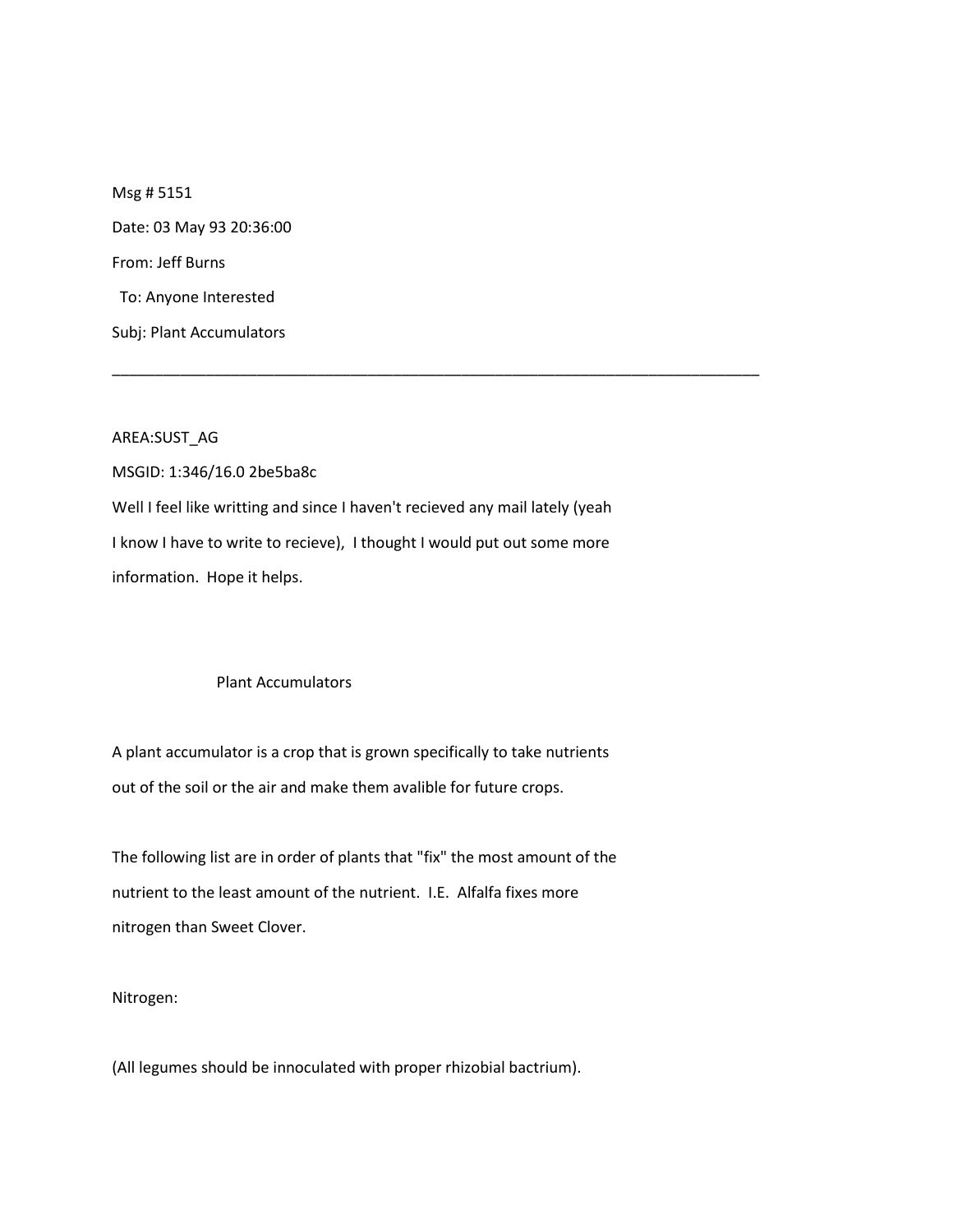Alfalfa

Sweet Clover

fenugreek

clovers

pea

vetch

sweetpea

lentil

beans

lupines

serradella

soybean

cowpea

lespedeza

crotalaria

kudzu

peanut

lima bean

Zinc:

Corn

ragweed

horsetail, scouring rush

vetch

alfalfa

Phosphorus: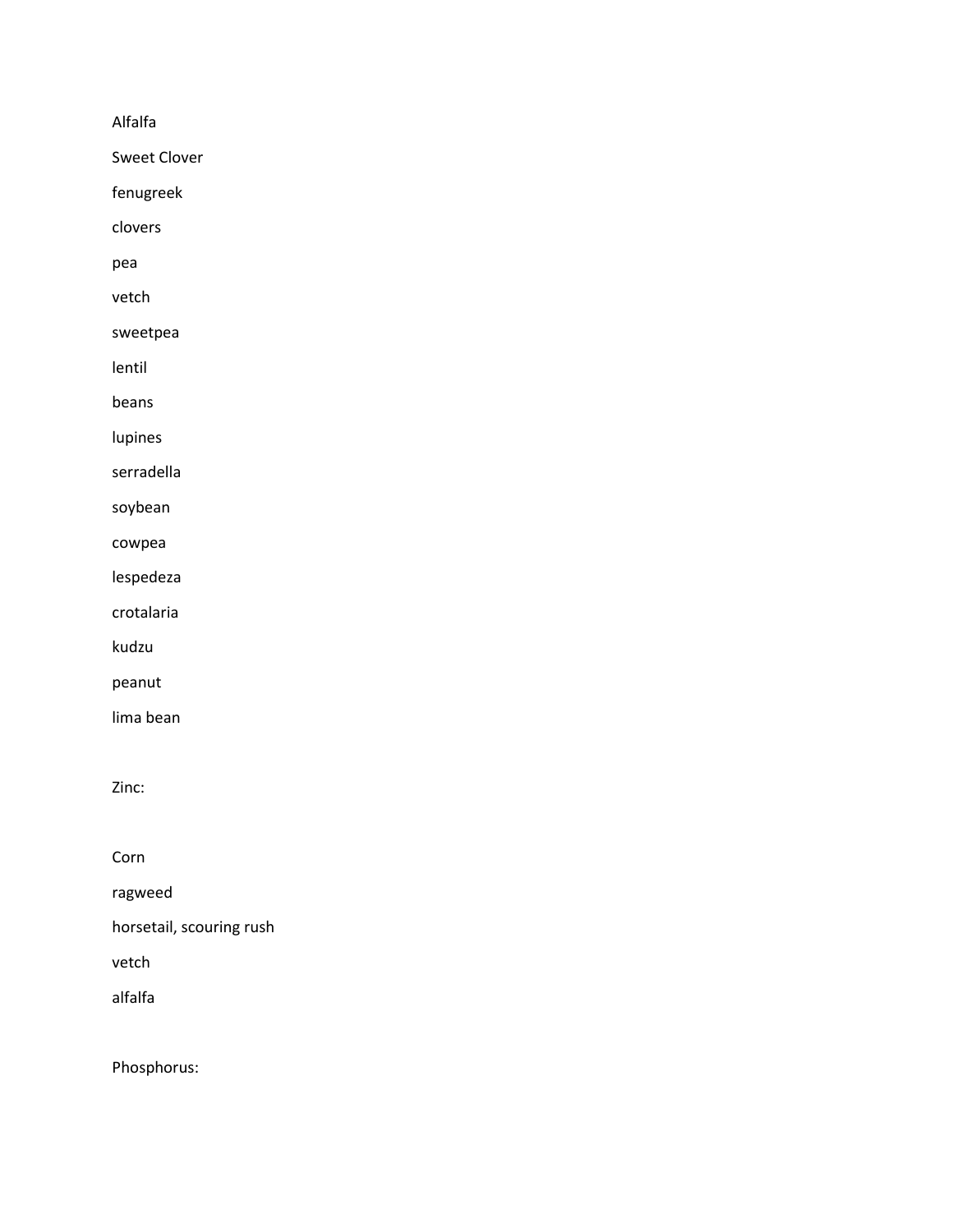hemp

mustard

flax

alfalfa

sweet clover

lupin

swedes, rutabaga

turnip

mustard

buckwheat

millet

henbane

jimson weed

Chrysanthemum segetum

field sorrel

horseradish

German chamomile

plantain

knapweed

parsnip

Calcium:

melon

lambs quarter

dandelion

alfalfa

burnet

plantain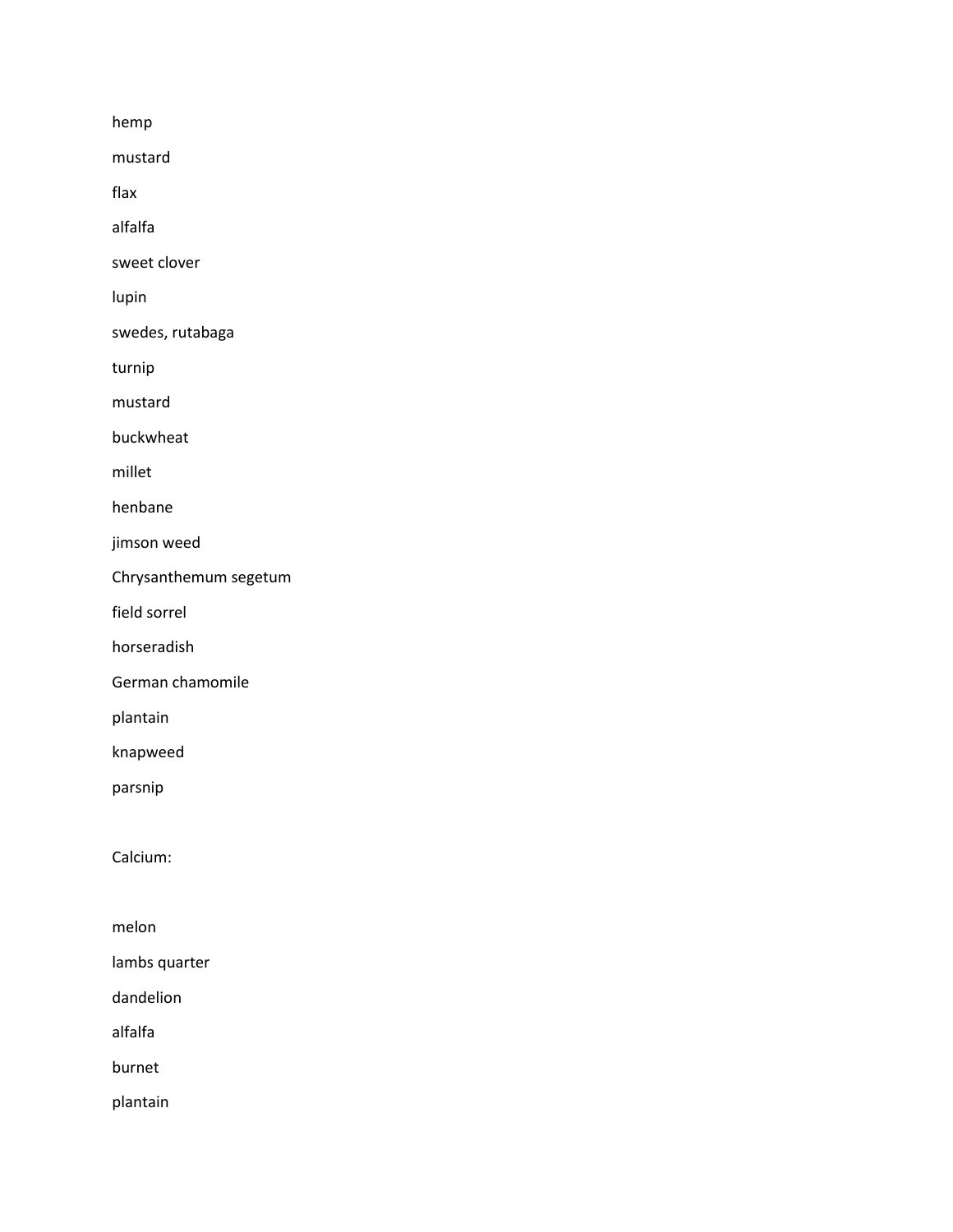buckwheat broom (grows in very acidic soil) oak nettle horseradish German Chamomile cactus yarrow onion broom shrub English daisy foxglove yellow locust dock mustard flax poppy hemp

--- Maximus 2.00

\* Origin: King Morpheous BBS - Dedicated to the Family Farm - (1:346/16) SEEN-BY: 105/200 334 138/112 346/10 16 352/11 409 410 777 PATH: 346/16 10 105/200 334 138/112 352/11 409 410

Msg # 5152 Date: 03 May 93 20:55:00 From: Jeff Burns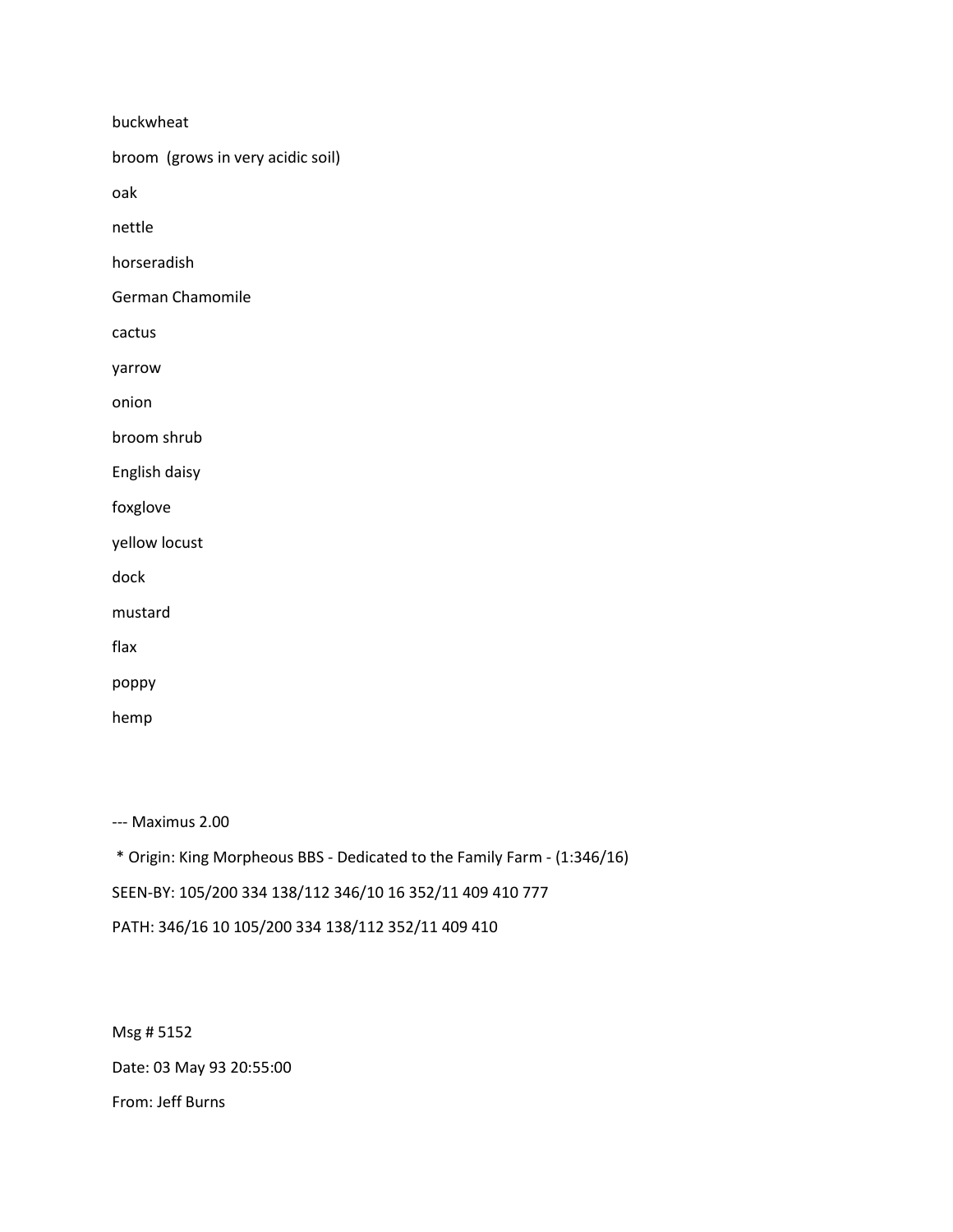## To: All

Subj: plant accumulators part 2

\_\_\_\_\_\_\_\_\_\_\_\_\_\_\_\_\_\_\_\_\_\_\_\_\_\_\_\_\_\_\_\_\_\_\_\_\_\_\_\_\_\_\_\_\_\_\_\_\_\_\_\_\_\_\_\_\_\_\_\_\_\_\_\_\_\_\_\_\_\_\_\_\_\_\_\_

AREA:SUST\_AG

MSGID: 1:346/16.0 2be5bef8

Boron;

soybean

sweet potato

sunflower

alfalfa

clover

vetch

muskmelon

Sodium

seaweed

lettuce

shepards purse

Silicon

horsetail

rice-hulls

Spanish Moss

foxglove

dandelion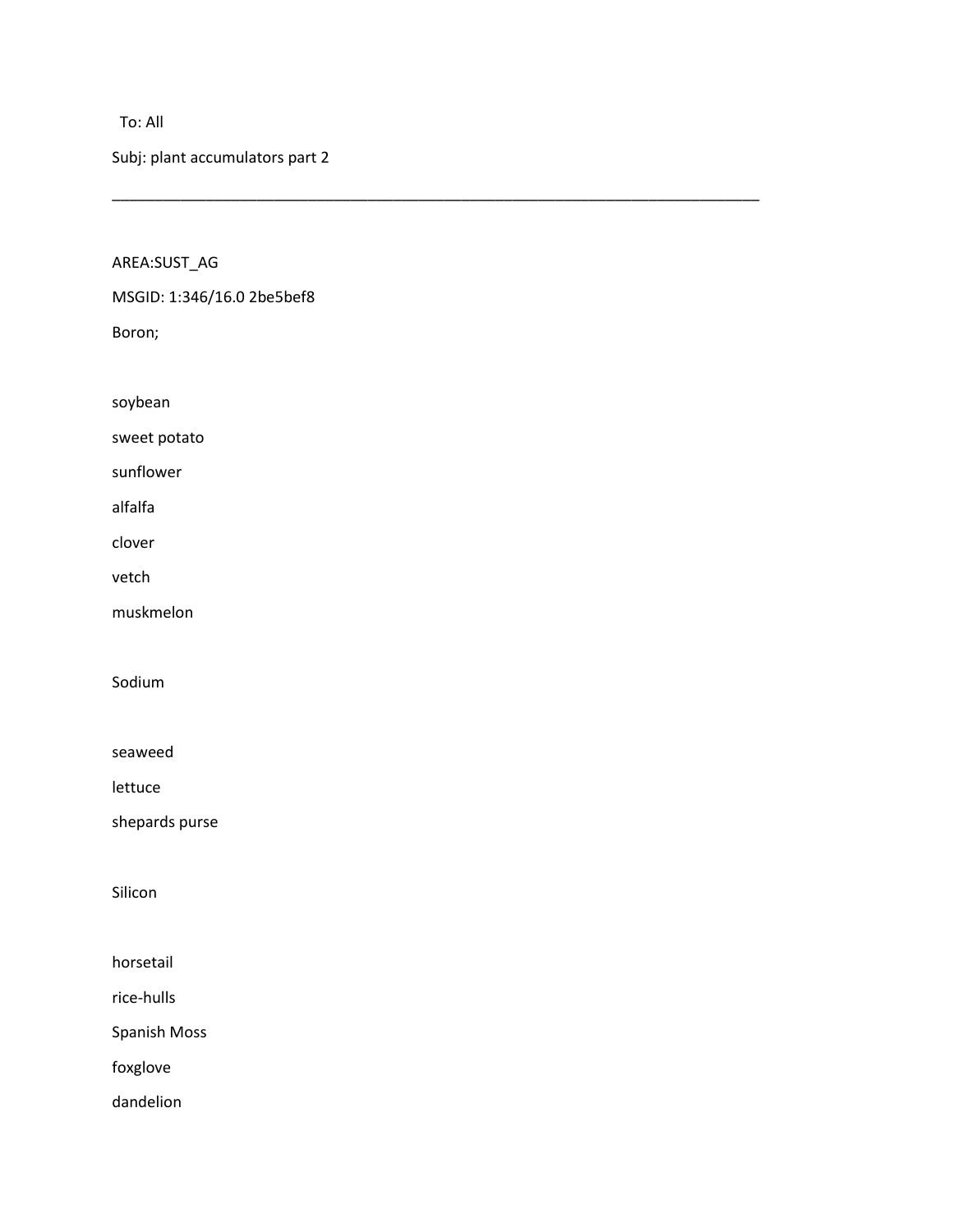Chrysanthemum seqetum

dock

yarrow

stinging nettle

Urtica urens

fern

moss

onion

wheat

Iron:

Stinging nettle

cleavers (goosegrass, bedstraw, sweethearts)

parsley

Spanish Moss

oak

Acacia cebil

pine

salsify

parsnip

beet

radish

Potassium

Sweet clover

beet

german Chamomile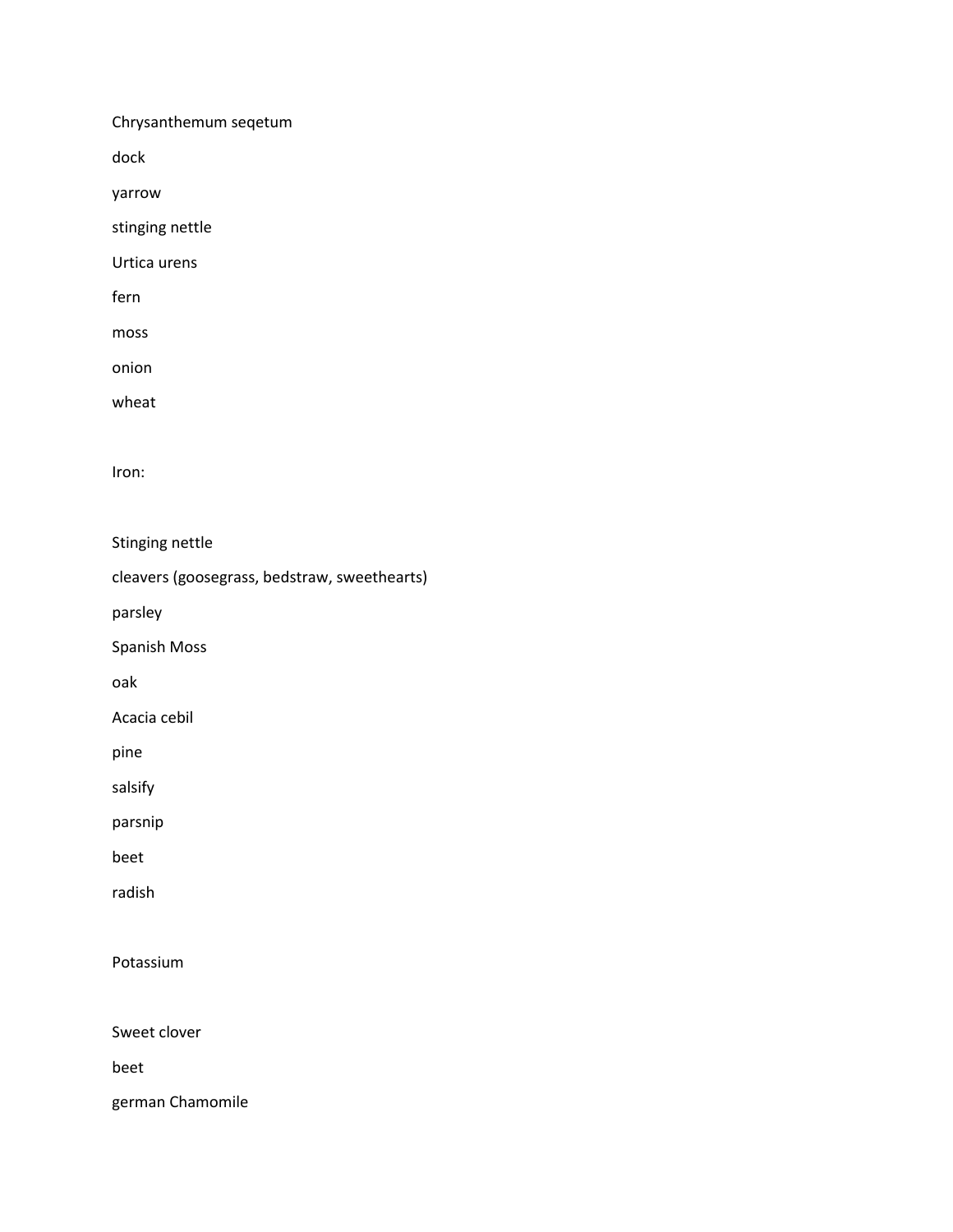yarrow

rice-hulls

comfrey

tea

braken fern

flax

Manganese

foxglove

grape

tea

Lead

hard fescue

Randia dumetorum

Magnesium

beet

European beech

birch

Prunus

maple

heather

Scrophularia nodosa

potatoe (just for the memories)

chickenweed (chickweed)

holly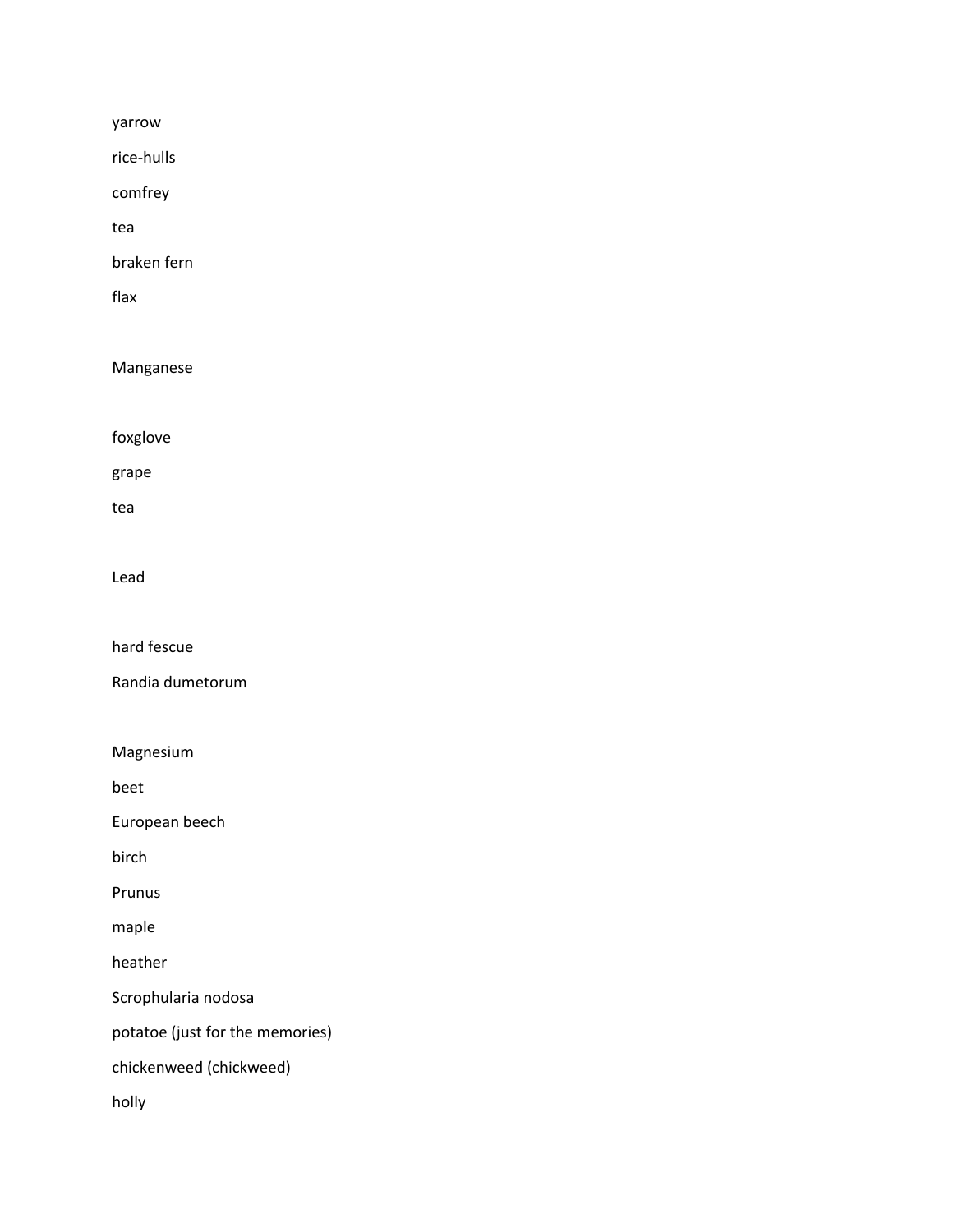Herniaria glabra Spiraea ulmaria Chrysanthemum segetum dock seaweed fir almond cotton flax corn Copper oats broadbeans barley wheat rye and finally potatoes. --- Maximus 2.00 \* Origin: King Morpheous BBS - Dedicated to the Family Farm - (1:346/16) SEEN-BY: 105/200 334 138/112 346/10 16 352/11 409 410 777

PATH: 346/16 10 105/200 334 138/112 352/11 409 410

Msg # 5153 Date: 03 May 93 21:09:00 From: Jeff Burns To: All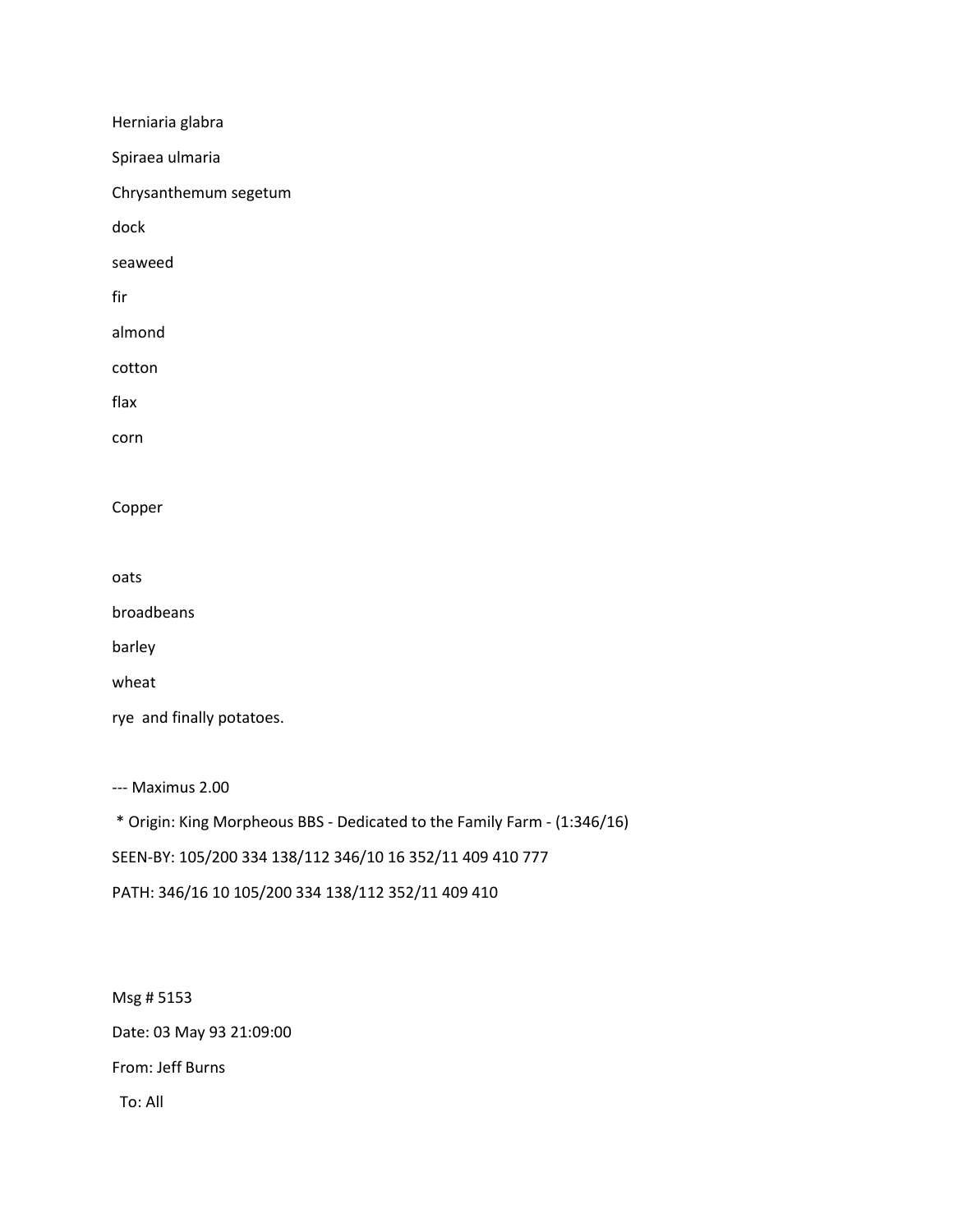AREA:SUST\_AG

MSGID: 1:346/16.0 2be5c266

Sources of Phosphrus (greater than 1%)

\_\_\_\_\_\_\_\_\_\_\_\_\_\_\_\_\_\_\_\_\_\_\_\_\_\_\_\_\_\_\_\_\_\_\_\_\_\_\_\_\_\_\_\_\_\_\_\_\_\_\_\_\_\_\_\_\_\_\_\_\_\_\_\_\_\_\_\_\_\_\_\_\_\_\_\_

| Ground bone, burned      | 34.70 |
|--------------------------|-------|
| Bone meal                | 21.00 |
| Animal tankage           | 20.00 |
| Fish Scrap (red Snapper) | 13.00 |
| Dog manure               | 9.00  |
| Tankage                  | 8.00  |
| Incinerator ash          | 5.15  |
| Lobster shells           | 3.52  |
| <b>Activated Sludge</b>  | 3.00  |
| <b>Dried Blood</b>       | 3.00  |
| Cottenseed meal          | 2.50  |
| Hoof and horn meal       | 1.75  |
| Hen Manure (fresh)       | 1.54  |
| Castor pomace            | 1.50  |
| <b>Wood Ashes</b>        | 1.50  |
| Greensand                | 1.50  |
| Bloodmeal                | 1.30  |
| Coca shell dust          | 1.49  |
| Cottonseed               | 1.25  |

Mineral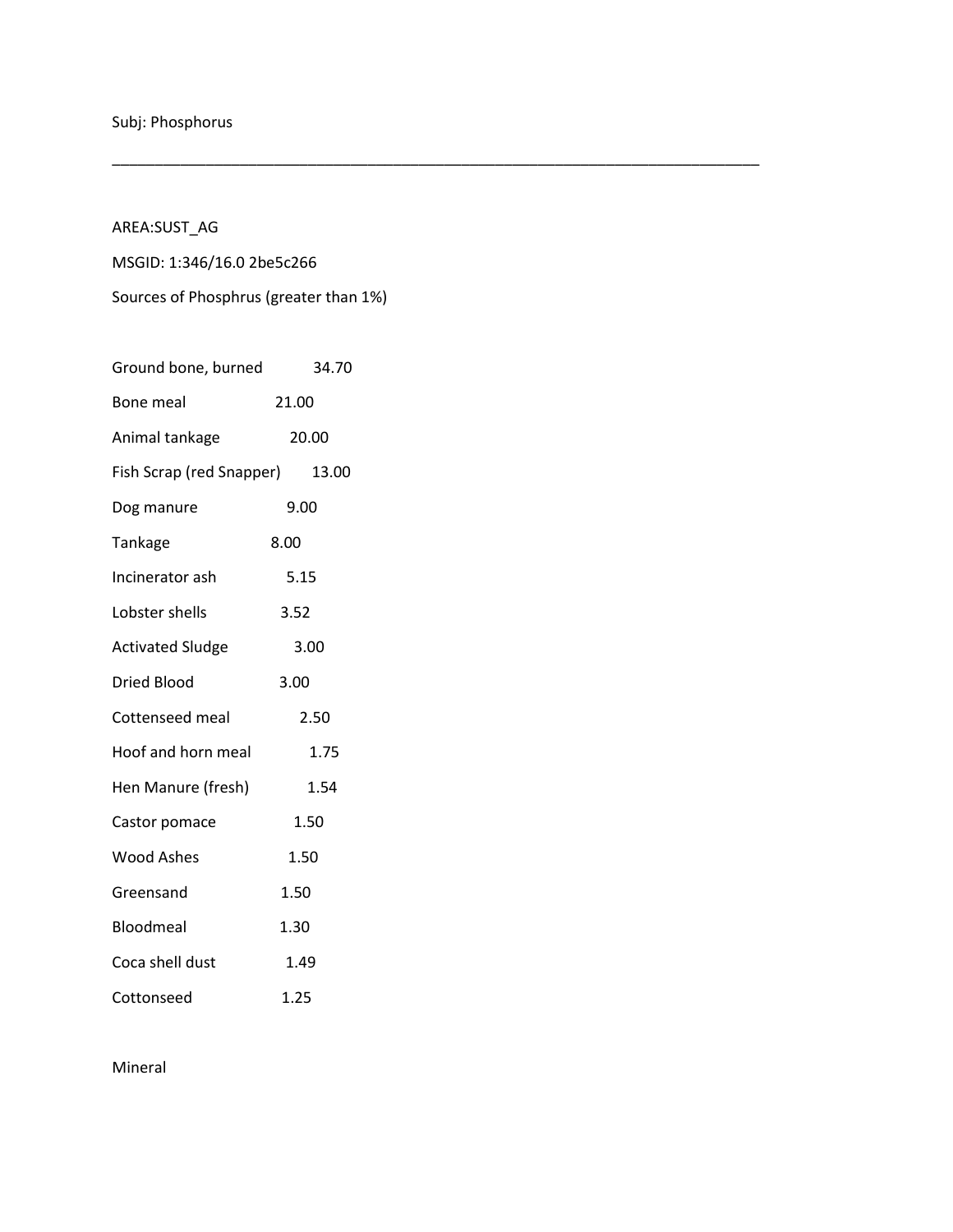Rock:

Rock Phosphate 30-50%

Colloidal Phosphate 18-30%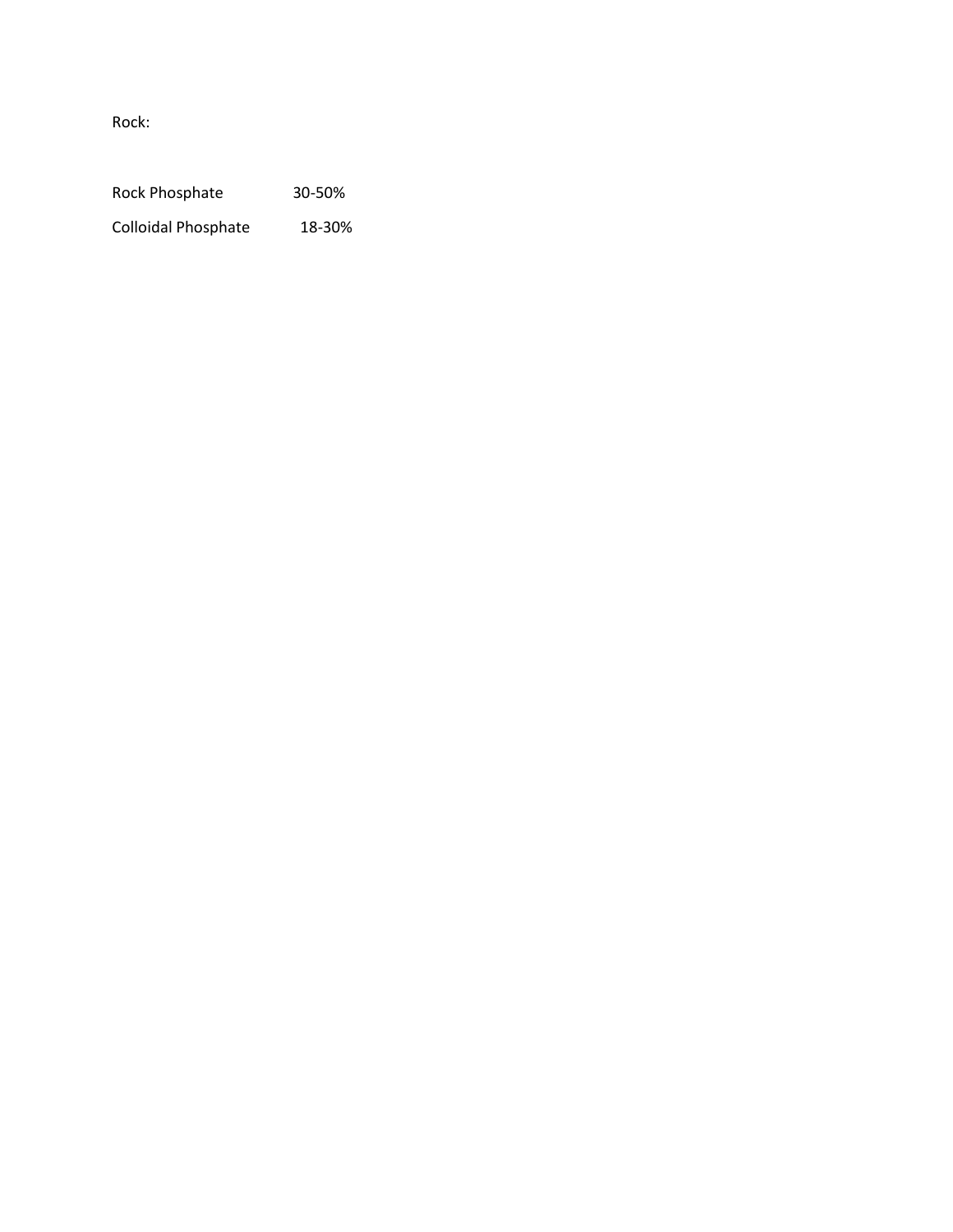--- Maximus 2.00

\* Origin: King Morpheous BBS - Dedicated to the Family Farm - (1:346/16)

\_\_\_\_\_\_\_\_\_\_\_\_\_\_\_\_\_\_\_\_\_\_\_\_\_\_\_\_\_\_\_\_\_\_\_\_\_\_\_\_\_\_\_\_\_\_\_\_\_\_\_\_\_\_\_\_\_\_\_\_\_\_\_\_\_\_\_\_\_\_\_\_\_\_\_\_

SEEN-BY: 105/200 334 138/112 346/10 16 352/11 409 410 777

PATH: 346/16 10 105/200 334 138/112 352/11 409 410

Msg # 5154 Date: 04 May 93 08:06:00 From: Jeff Burns To: All Subj: More stuff

AREA:SUST\_AG MSGID: 1:346/16.0 2be65c3c Summary of Roles of Mineral Elements in Plant Nutrition

Primary Nutrients

Element: Nitrogen

Function in Plants: Synthesis of amino acids, proteins, chlorophyll, nucleic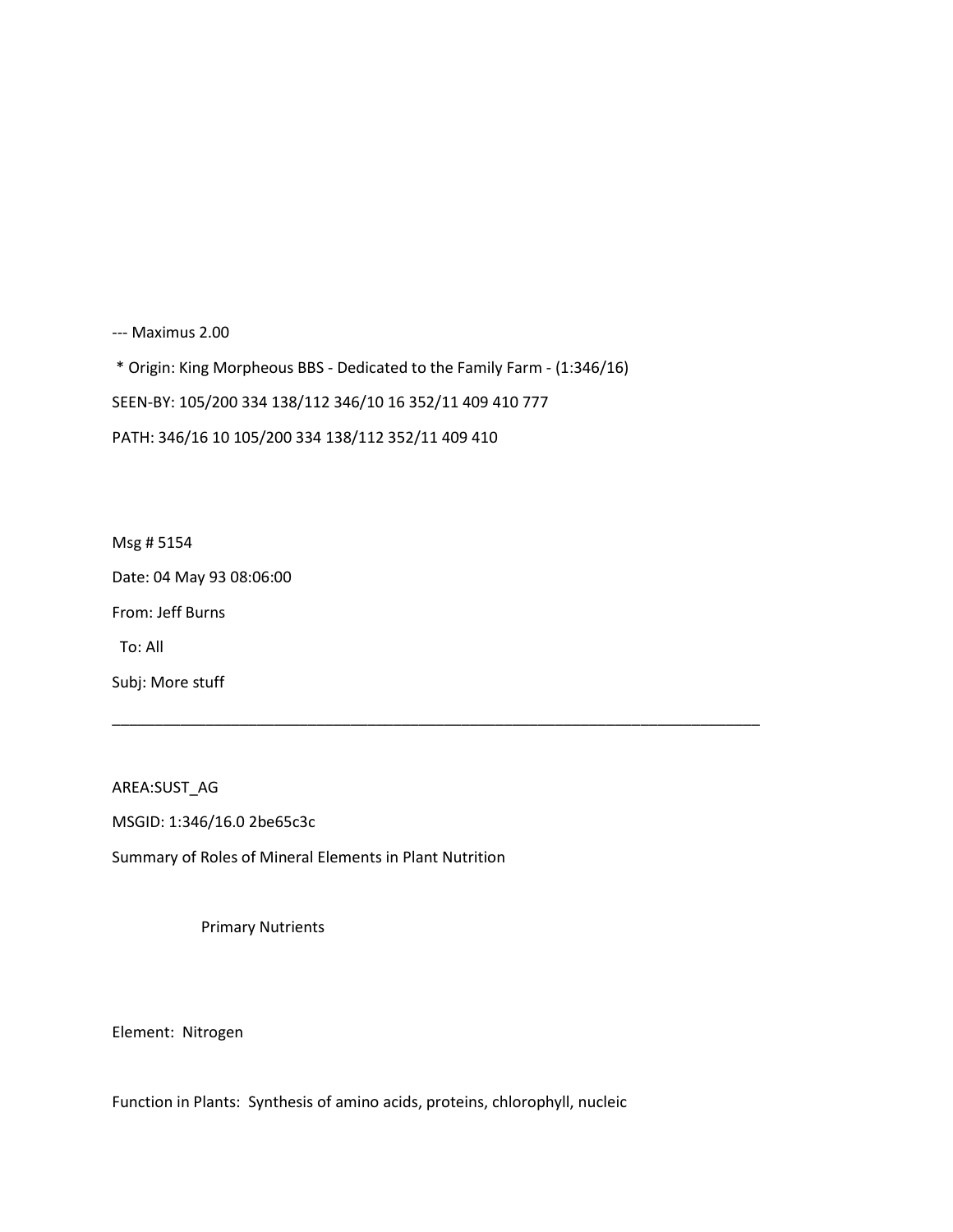acids and coenzymes.

Forms in the soil: Organic compounds, nitrites, nitrates, and ammonium (soluble forms).

Deficiency Symptoms: Stunted growth, thin stems, delayed maturity, light green leaves: lower leaves turn yellow and die (chlorosis).

Losses from soil: Erosion, leaching, crop removal.

Organic Fertilizers: Legume crops; animal manures, crop residues, animal waste.

Natural sources: Organic matter; atmospheric nitrogen fixed by microbes; small amounts disolved in water.

Deficiency may be induced by excess of: Carbon, phosphorus

Excess may induce a deficiency of: Phosphorus

-----------------------------------------------------------------------------

--

Element: Phosphorus

Function in plant: Used in proteins, nucleoproteins, metabolic transfer processes, ATP, ADP, photosynthesis, and respiration. Component of phospholipids.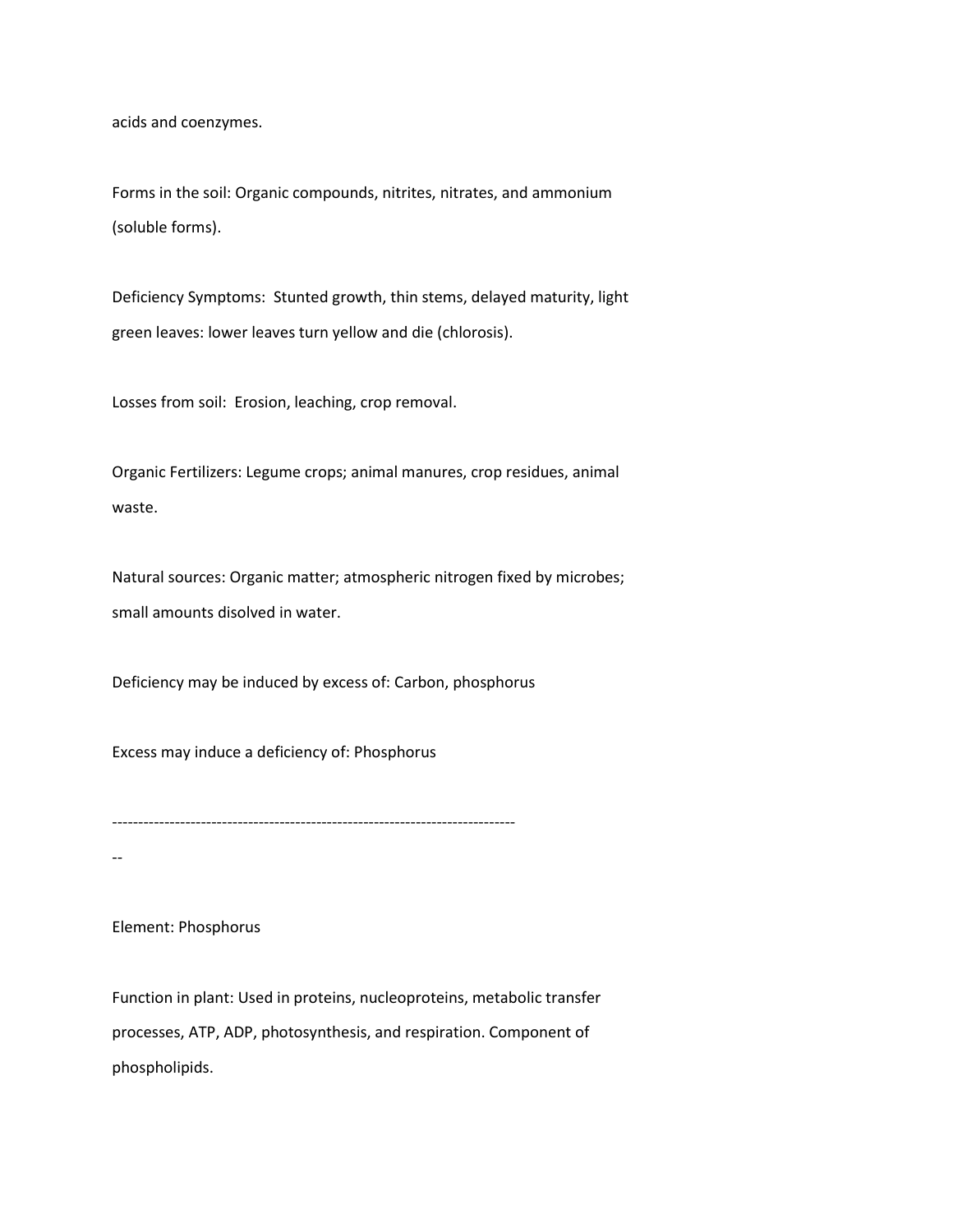Forms in the soil: Organic compounds; soluble phosphates; insoluble compounds of iron, aluminum, manganese, magnesium, and calcium.

Deficiency symptoms: Purplish leaves, stems, and branches; reduced yeils of seeds and fruits, stunted growth, stunted roots.

Losses from soil: crop removal, fixation in soil. Reversion to unavailable form in soil.

Natural sources: Organic matter; mineral powders; some parent materials, animal manures.

Deficiency may be induced by excess of: Calcium, nitrogen, iron, aluminum, manganese.

Excess may induce a deficiency of: Zinc, copper, nitrogen.

-----------------------------------------------------------------------------

--

Element: Potassium

Function in plant: Sugar and starch formation, synthesis of protiens. Catalyst for enzyme reactions, neutralizes organic acids, growth of meristemtic tissue.

Forms in soil: Available as K+ on cation exchange sites or in soil solution. (less than 1% of total soil K+ is in avalible form).

Deficiency symptoms: Reduced yields; mottled, spotted or curled older leaves;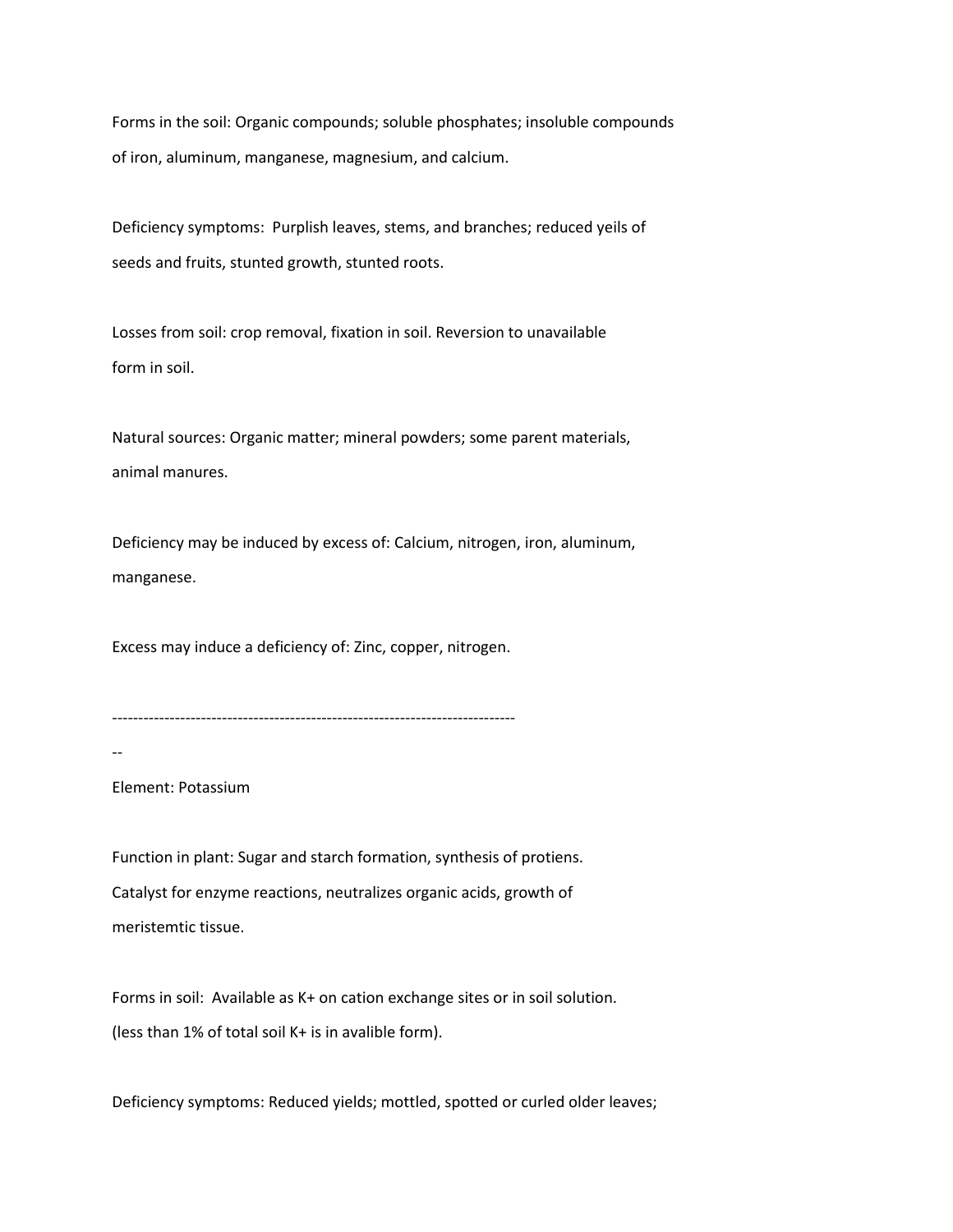marginal burning of leaves; weak root system, weak stalks.

Losses from soil: Crop removal. Soil fixation, leaching.

Natural sources: Feldspars; mica; granites; certain clays.

Deficiency may cause an excess of: Magnesium, calcium, ammonium.

Excess may induce a deficiency of: Magnesium, boron

-----------------------------------------------------------------------------

---

## Secondary Nutrients

Element: Calcium

Function in plant: Cell walls, cell growth and division; nitrogen assimilation. Cofactor for some enzymes.

Forms in soil: Most is present as Ca++ ion on cation exchange sites, or in soil solution.

Deficiency symptoms: Deformed terminal leaves, reduced root growth. Some plants turn black, dead spots in midrib in some plants. Failure of terminal bud.

Losses from soil: leaching, crop removal.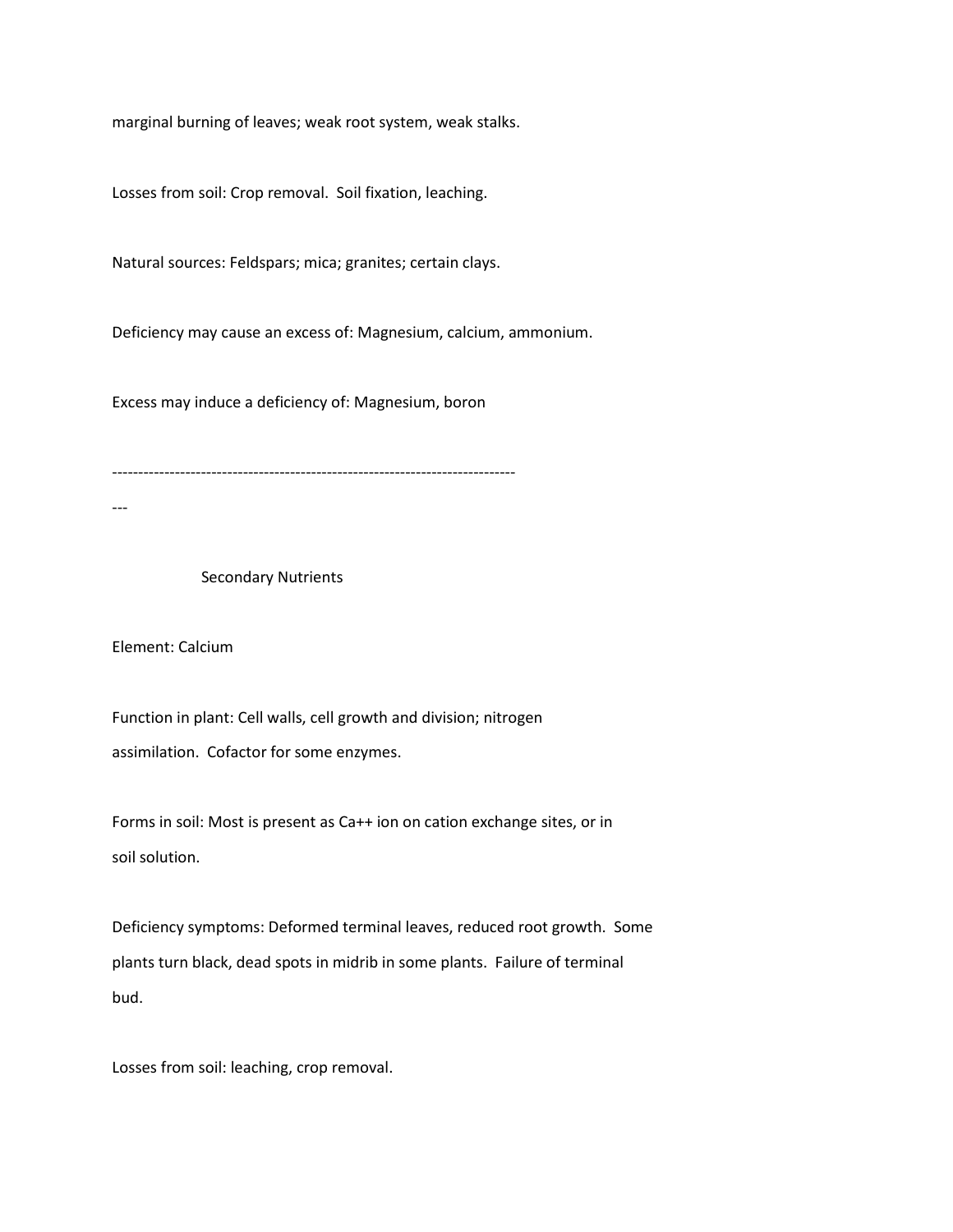Natural sources: Dolomite, calcite, apatite, calcium feldspars.

Deficiency may be induced by excess of: Aluminum

Excess may induce a deficiency of Magnesium, potassium, iron, manganese, zinc, phophorus, boron.

--- Maximus 2.00

\* Origin: King Morpheous BBS - Dedicated to the Family Farm - (1:346/16) SEEN-BY: 105/200 334 138/112 346/10 16 352/11 409 410 777 PATH: 346/16 10 105/200 334 138/112 352/11 409 410

\_\_\_\_\_\_\_\_\_\_\_\_\_\_\_\_\_\_\_\_\_\_\_\_\_\_\_\_\_\_\_\_\_\_\_\_\_\_\_\_\_\_\_\_\_\_\_\_\_\_\_\_\_\_\_\_\_\_\_\_\_\_\_\_\_\_\_\_\_\_\_\_\_\_\_\_

Msg # 5155 Date: 04 May 93 22:23:00 From: Jeff Burns To: All Subj: More stuf part 2

AREA:SUST\_AG

MSGID: 1:346/16.0 2be72514

Secondary Nutrients (cont.)

Element: Magnesium

Function in Plant: Essential in chlorophyll, formation of amino acids and

vitamins. Neutralizes organic acids. Essential in formation of fats and

sugars. Aids in seed germination.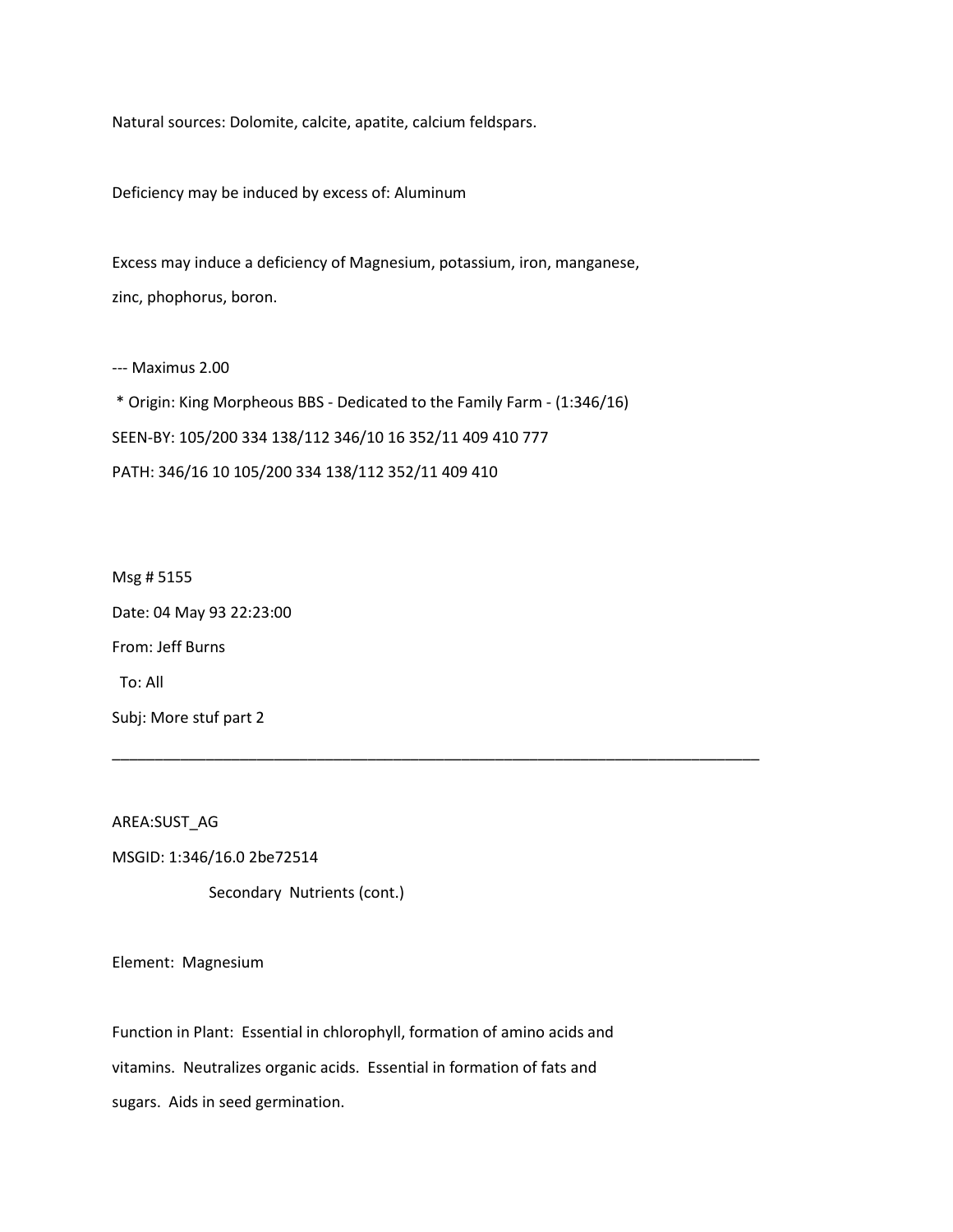Forms in soil: Present as Mg++ ion on cation exchange sites, or in soil solution.

Deficiency symptoms: Plants usually chlorotic (interveinal yellowing of older leaves); leaves may droop.

Losses from soil: Leaching, plant removal, and erosion. Some losses by fixation to unavailable form in acid peaty soils.

Natural Sources: Mica; hornsblende; dolomite; serpintine; certain clays.

Deficiency may be induced by excess of: Calcium, potassium, ammonium.

Excess may induce a deficiency of: Potassium, zinc, boron, manganese.

---------------------------------------------------------------------------

Element: Sulfer

Function in plant: Essential ingrediant in amino acids and vitamins. Flavors onions and cruciferous plants. Necessary for oil formation and nitrogen fixation by legumes.

Forms in soil: Organic compounds; soluable sulfates, sulfites, and sulfides.

Deficiency Symptoms: Light green leaves, reduced growth, yellowing of leaves. Weak stems. Similar to Nitrogen deficiency.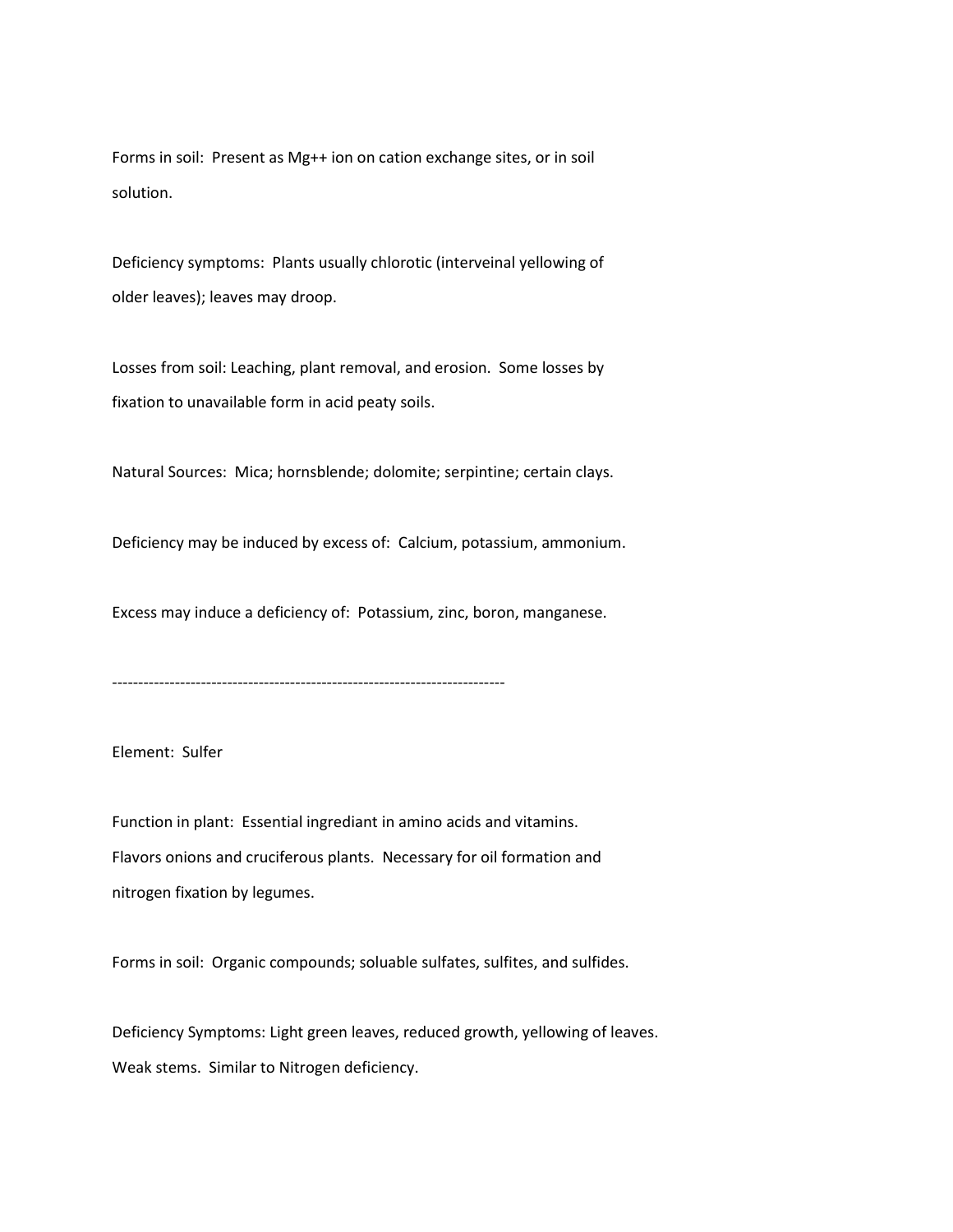Losses from soil: Erosion, leaching, crop removal.

Natural sources: Organic matter, atmospheric sulfer fixed by microbes; pollutants in rain water.

Deficiency may be induced by an excess of: Carbon, Nitrogen

-----------------------------------------------------------------------------

--- Maximus 2.00

\* Origin: King Morpheous BBS - Dedicated to the Family Farm - (1:346/16) SEEN-BY: 105/200 334 138/112 346/10 16 352/11 409 410 777 PATH: 346/16 10 105/200 334 138/112 352/11 409 410

```
=========================================================================
```
PLANTING BY MOON PHASE

=========================================================================

Planting seeds by the phase of the moon is a controversial aspect of the biodynamic/French intensive gardening method.

Short and slow germinating seeds are planted two days before the New Moon, when the first significant magnetic forces occur, and up to seven days after the New Moon.

Long germinating seeds are planted at the Full Moon and up to seven days afterward. Seedlings are transplanted at the same time. Both planting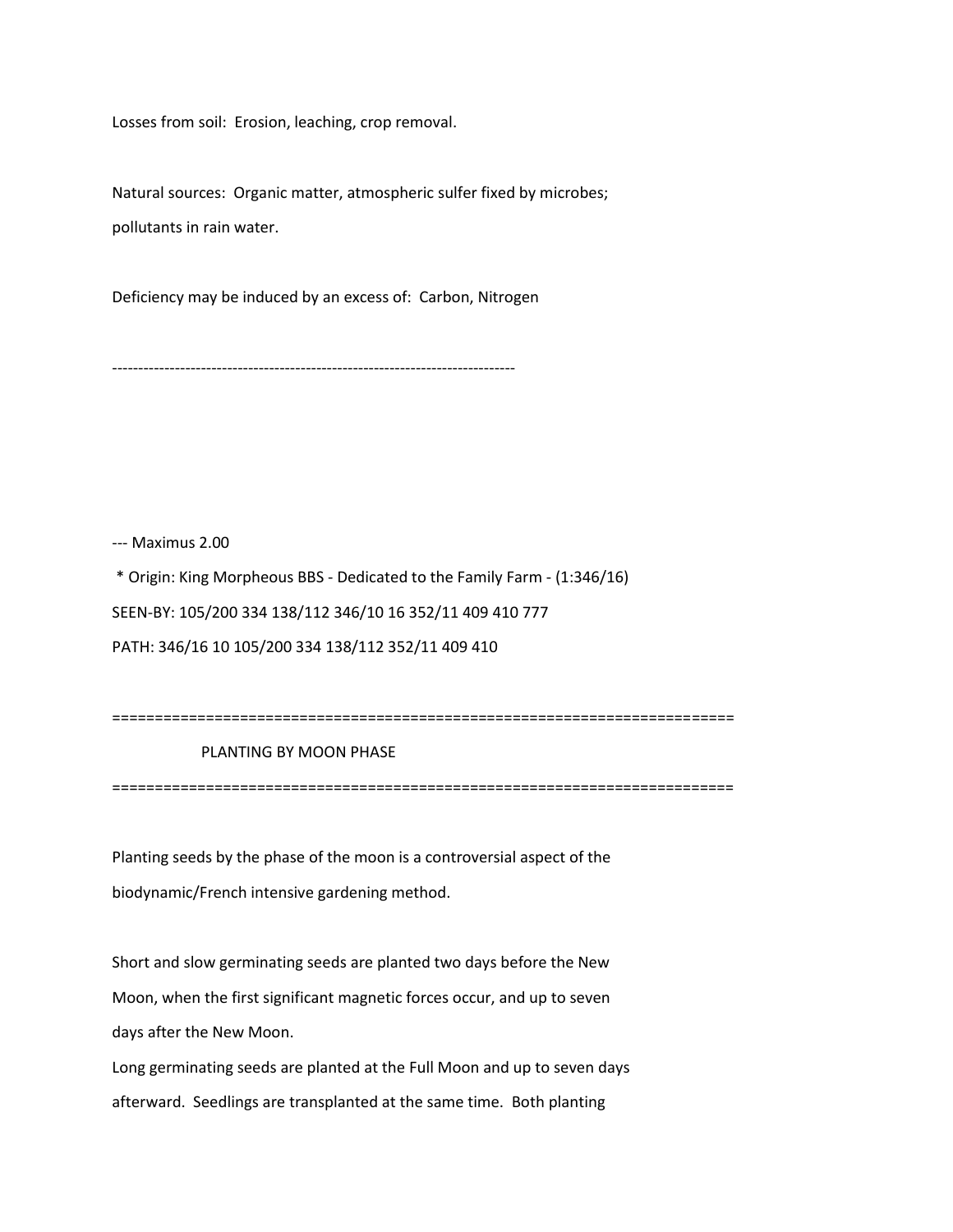periods take advantage of the full sum of the forces of nature, including gravity, light, and magnetism. The greatest sum of increasing forces occurs at the New Moon. The lunar gravitational pull which produces high tides in the oceans and water tides in the soil is very high. During the first seven days of the New Moon, the lunar gravitational pull decreases and the amount of moonlight increases, causing plants to undergo a period of balanced growth. The decreasing lunar gravity (and the corresponding increase in earth gravity) stimulate root growth. At the same time the increasing amount of moonlight stimulates leaf growth.

Phases and their actions:

2 days before New Moon Plant short and extra long germinating seeds (most vegetables and seeds)

New Moon (first seven days) Balanced increase in rate of root and leaf growth.

Moonlight +

Lunar Gravity -

First Quarter (second seven days)

Increased leaf growth rate.

Moonlight +

Lunar Gravity +

Full Moon

Transplant seedlings from flats into beds and plant long germinating seeds

(most flowers) into flats or beds.